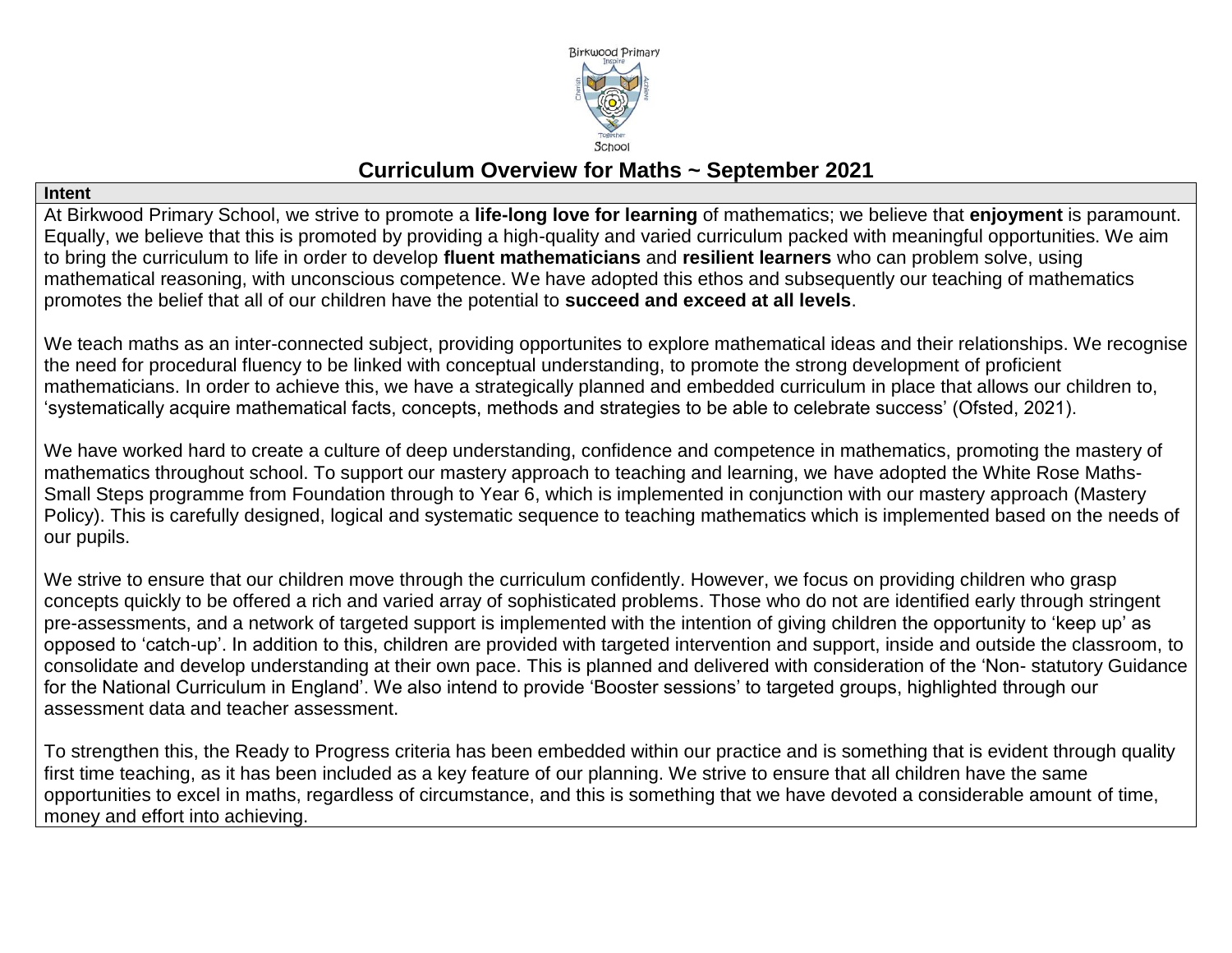In order to ensure that we meet and exceed these expectations at all levels, we have set out a range of subject intentions, how we aim to implement them and considerations of the impact they have/ will have.

### **Our Core Intentions are:**

- To provide a well-designed, bespoke and age appropriate curriculum that considers declarative, procedural and conditional knowledge, promoting a deeper understanding of the relationships between concepts (**Planning/ Lesson Structure/ Calculation Policy**)
- To develop mathematicians through a solid infrastructure with systematic provision of sequenced core content that becomes the building blocks of later success **(Planning/ lesson structure)**
- To provide our children with a variety of mathematical opportunities, which will enable them to make the connections in learning needed to enjoy greater depth in learning. **(Mastery approach)**
- To provide a network of intervention and boosters that allows children who may disadvantaged to have access to high- quality provision, giving them to best possible opportunity to meet and exceed the expectations of the National Curriculum.
- To equip and support teachers and staff with the necessary tools and confidence to provide high-quality first teaching for all of our children. **(CPD- staff development)**
- To use formative and summative assessment to identify gaps in learning and design support networks that enables our children to 'close the gap'. **(Intervention and assessment)**
- To be ambitious and aspirational in the acquisition and application of key mathematical vocabulary to enable them to clarify, explore, consolidate and reorganise their new knowledge. **(Maths talk)**
- To develop the mental arithmeticthrough providing exciting opportunities to learn in and out of the classroom**. (Daily Arithmetic, mental starters, Times table development)**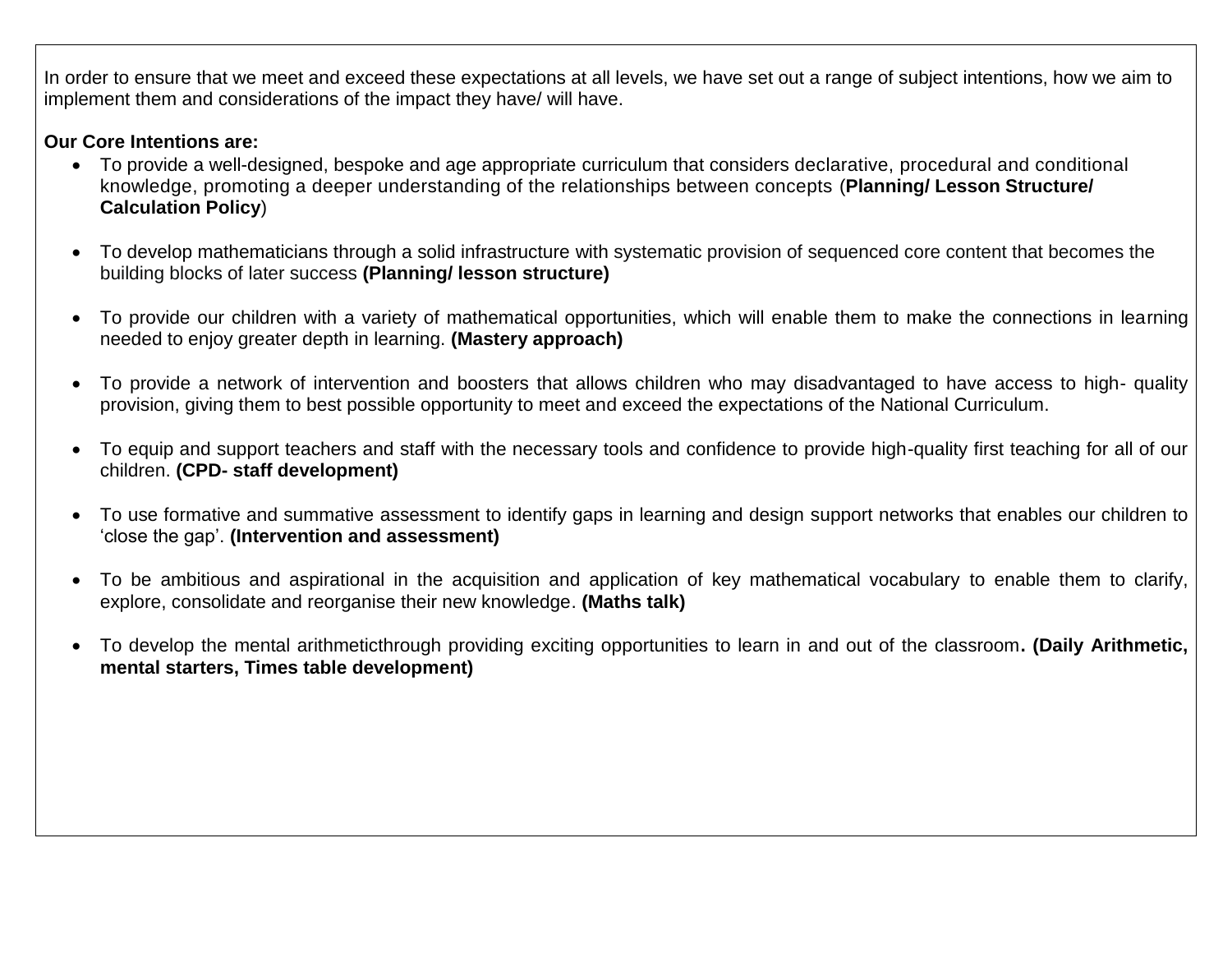#### **Implementation**

### **Planning**

Each year group has a clear rationale for the teaching of maths that is mapped out (implemented White Rose- Small Steps) and delivered using:

- **Long term** A yearly overview which introduces the mathematical concepts and vocabulary across the strands of maths in term 1, and revisits with a higher degree of complexity throughout the year with opportunities to problem solve and reason. (Considers RTP Criteria)
- **Medium term** A termly plan which breaks down the strands into key progressions that are taught sequentially, with a consideration of relationships between key concepts of maths.
- **Short term** Focused objectives with specific acquisitions (new learning and vocabulary) with differentiated support for particular learners, clear progressions from practice and consolidation with varied fluency, through to problem solving and reasoning. We also consider the provision of low floor, high ceiling questions- combining problem solving with reasoning, to ensure our learning has no limits and is all-inclusive.

The **Calculation Policy** has recently been revised to provide a clear progression of the delivery of the four operations (Addition, subtraction, multiplication and division) year by year. It considers the use of manipulatives and provides clear links to appropriate mathematical vocabulary

**(See Calculation Policy- separate link- website)** 

**Lesson Structure** Daily Lessons include:

- Times Table Challenges (Counting Stick- focused rehearsal)
- A mental starter which revisits and builds on declarative understanding
- Recap of previous Learning- providing context for next steps
- Objective for learning and steps to success based on prior knowledge (Success Criteria)
- **Key Vocabulary**
- Teacher input with the use of concrete manipulatives (Where appropriate) to explore the mathematical concept being taught.
- The opportunity for children to practise and communicate new learning with the use of a range of concrete manipulatives, moving to pictorial when ready, becoming fimilar with different represenatations of the maths concept)
- The opportunity to move to abstract once required (use of problem solving is embedded within)
- The provision of questions to promote problem solving, promoting reasoning through high-quality 'maths talk'.
- *Pupils develop reasoning through problem solving with use of STEM sentences and mathematical partner talk.*
- Plenary- Consolidation of learning and next steps formulated. Assessment for learning used to inform next steps.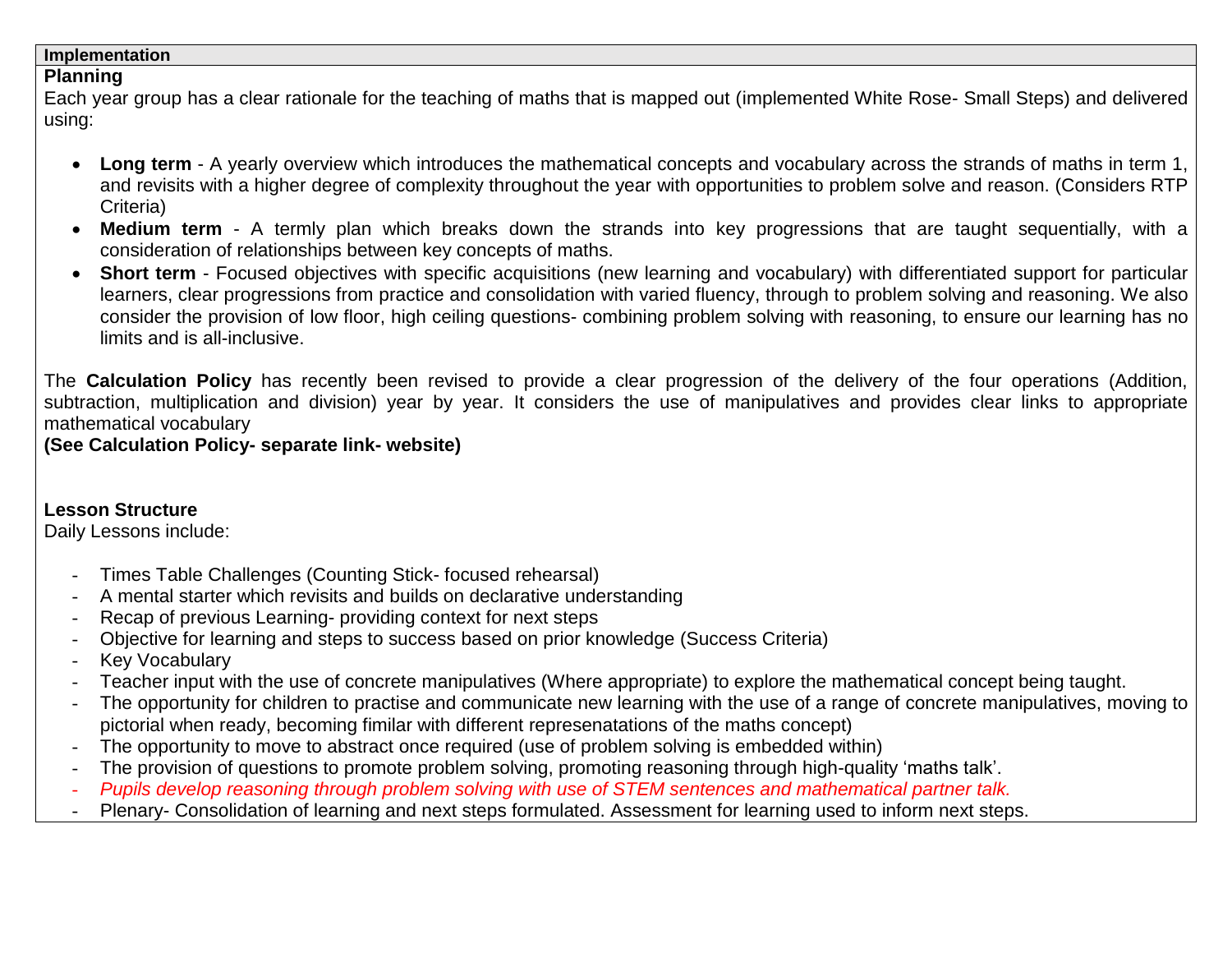### **Mastery Approach**

Please Refer to our Mastery Policy 2021/22

### **CPD- staff development**

We are committed to ensuring that our teachers are equipped and confident in the delivery of a high-quality maths curriculum. We invest in the ability to provide 'Quality first teaching' linked to teaching standards:

All teachers:

1. 'Know where their children are' through the use of concise summative assessment and low stakes testing (See below)

2. 'Understand where children need to be' through a secure understanding of year group expectations and/or pre key stage expectations and incisive, ongoing, formative assessment

3. 'Know how they are going to get them there' through the use of a range of strategies to promote independence, mastery and high expectations of ALL.

4. Effectively deploy adults, specifically during introductions, plenaries & catch-up sessions

In order to develop confident mathematicians, we must ensure our teachers have the necessary tools to accommodate learning at all levels. In order to support this, we undertake:

- o 'Deep dives' into the delivery of mathematics. This involves visiting classrooms, asking key questions to children and staff and sharing a 'maths experience' in the classroom
- o Book Scutinies to assess the quality of work produced. Focus on the use of fundamentals to drive mastery and greater depth
- o Curriculum coverage analysis to ensure children are being taught a rich and varied programme of study

Observations are made to identify clear areas for development, both individual and across school. This provides us with the chance to deliver:

- o Personal support for teachers in the delivery of maths. 1:1 coaching with SLE
- o Joint delivery of lessons and paired observations to share best practice when delivering mathematics
- o Staff meetings to reinforce the school's vision and offer development points for future teaching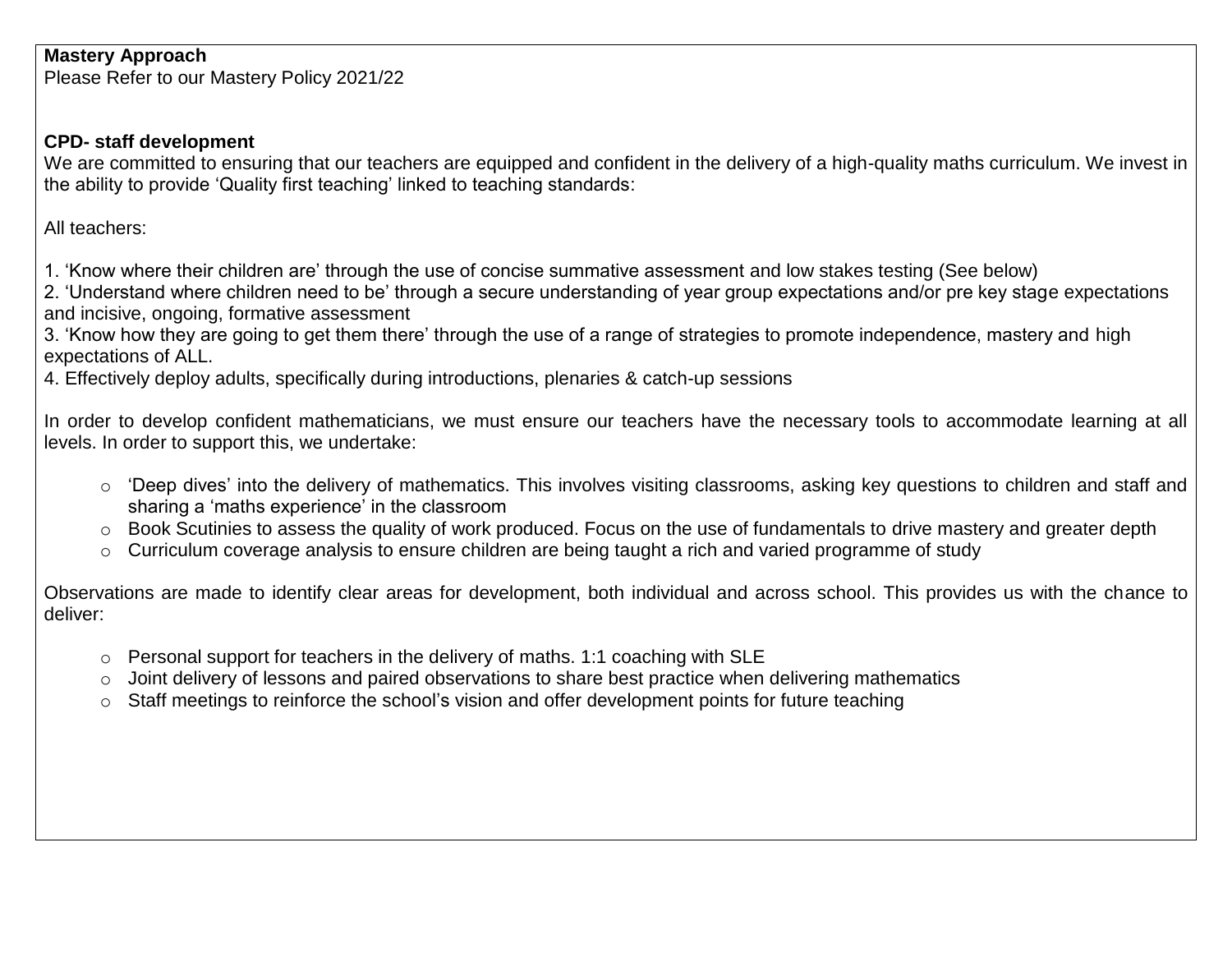#### **Assessment**

We undertake assessment formatively (Daily) and summative (Termly), accompanied by low- stakes testing, to allow us to pinpoint attainment and progress in every year group. We use:

- o Summative/reported assessment White Rose Maths (3 times per year)
- $\circ$  Formative / ongoing  $-$  \* See Marking, Assessment & Feedback policy
- o Prior & Post learning assessment (White Rose Maths) inform future planning, demonstrate progress in books and to celebrate effort and achievement

### **How is the data used?**

At the beginning of each year, children are set targets based on previous attainment. Teachers are set three key data deadlines (Autumn, Spring Summer.) Once data is collected, it is collated with a focus on cohorts, children in receipt of pupil premium, vulnerable groups and individual. This data is used as the stimulus for termly pupil progress meetings.

Pupil Progress Meetings between the teacher and assessment leader and aim to:

- o Celebrate successes and what has worked well
- $\circ$  Identify children that haven't met their targets
- o Create group and individual plans for future progress
- o Identify the need for intervention

In partnership, a cohort action plan is put in place to support the children and staff in future planning and delivery of maths.

#### **Intervention and small group support**

We place a very big emphasis on the need for quality first time teaching, however, we do understand that all children learn in lots of different ways and at different paces. Therefore, we have dedicated staff who deliver intervention programs that are designed to meet the individual needs of all of our children. With the current pandemic in mind, since 2020, we have upskilled staff in the delivery of maths groups, using the non-statutory maths guidance (DfE, 2020) and White Rose- Small Steps. The groups are formed after blockassessments as we feel it provides opportunities for teachers to design bespoke, meaningful support.

Groups are also undertaken in the form of boosters, where staff are deployed solely for the development of maths. These take place during the school day (in small ratio groups) and after school (in 2/4:1 tuition groups). These lessons have proven successful for many years and we continue to timetable these important sessions into our school calendar and provide additional finances.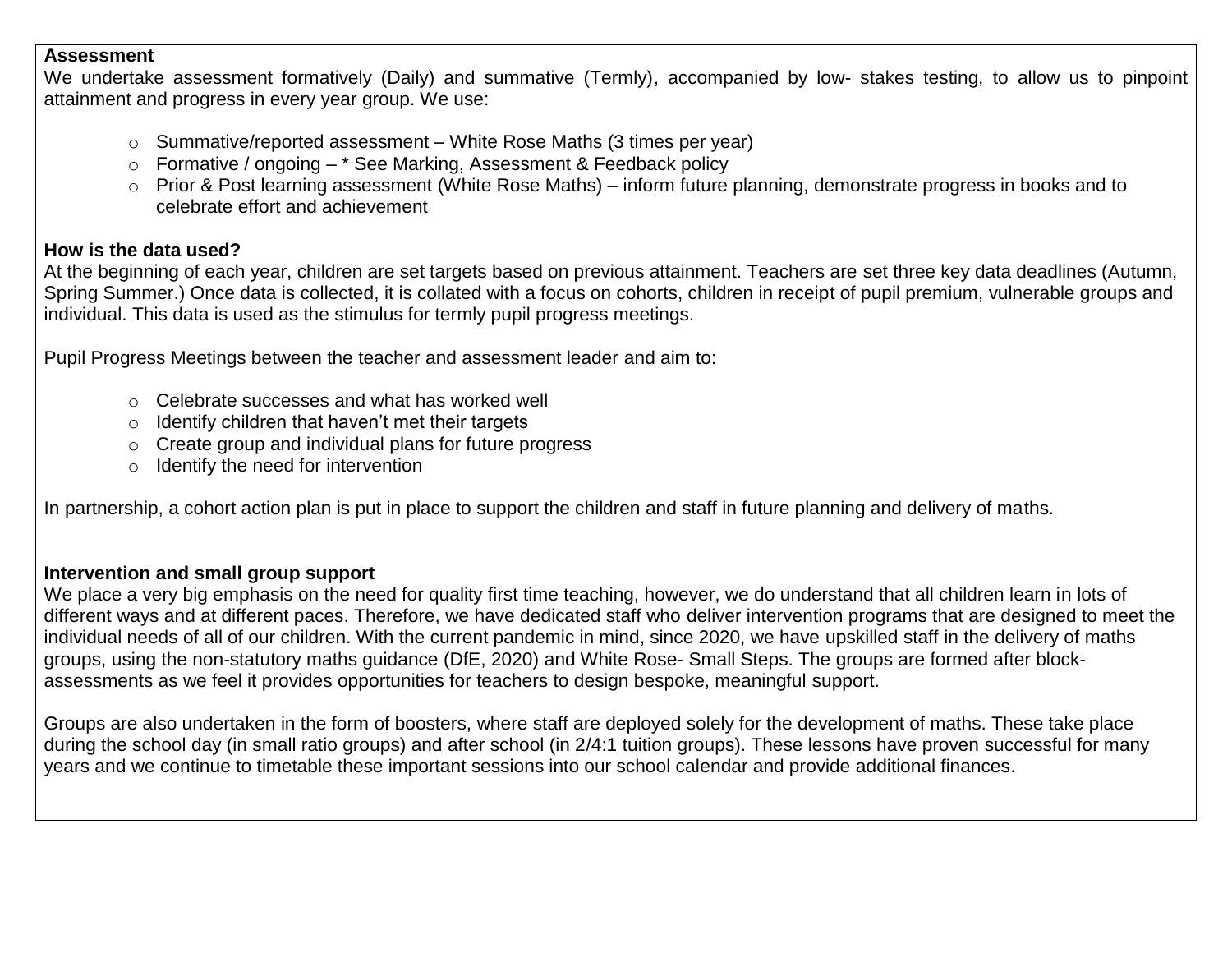#### **Impact**

Children enter our setting below or well below age related expectations. As children move through school, the gap between National figures is narrowed significantly. As a result of our structured approach, most children make outstanding progress, considering their starting points, which is sustained throughout all year groups.

Our current school attainment (2018-19) is as follows:

EYFS- 68% ELG in maths and 68% GLD

- Year 1-70% ARE GD
- **Year 2- 73% ARE 25%GD**
- Year 3- 68% ARE 30% GD
- Year 4- 72% ARE 21% GD
- Year 5- 60% ARE 31% GD
- **Year 6- 73% ARE 23% GD**

Progress Key progress headlines from 2018-19 highlighted that:

- Over 85% of children made at least 3 steps progress Maths
- Children in receipt of pupil premium achieve in line with those not in receipt of pupil premium
- 3/4 of SEND children achieved 2+ steps progress over the year (Ks1)
- 2/3 of SEND children achieved 3+ steps progress over the year (Ks2)

In order to ensure that Maths continues to improve and remains high profile following outcomes from the Primary Inspection Data Summary Report 2021 and Ofsted Report 2014, Maths has been made a key priority in our School Development Plan. A strategic approach to improvement is in place with CPD and resources purchased to support this improvement. There have been a number of advancements since our last inspection but, in order to improve further and make this sustainable, we have outlined a number of key performance indicators and suggested areas for development in our 2021/ 2022 SDP (REFER TO SDP 2021/ 2022).

#### *What does the school need to do to improve further? (Ofsted 2014)*

Improve the teaching of mathematics even further so that more pupils gain knowledge, understanding and skills more quickly in order to raise standards to an even higher level by: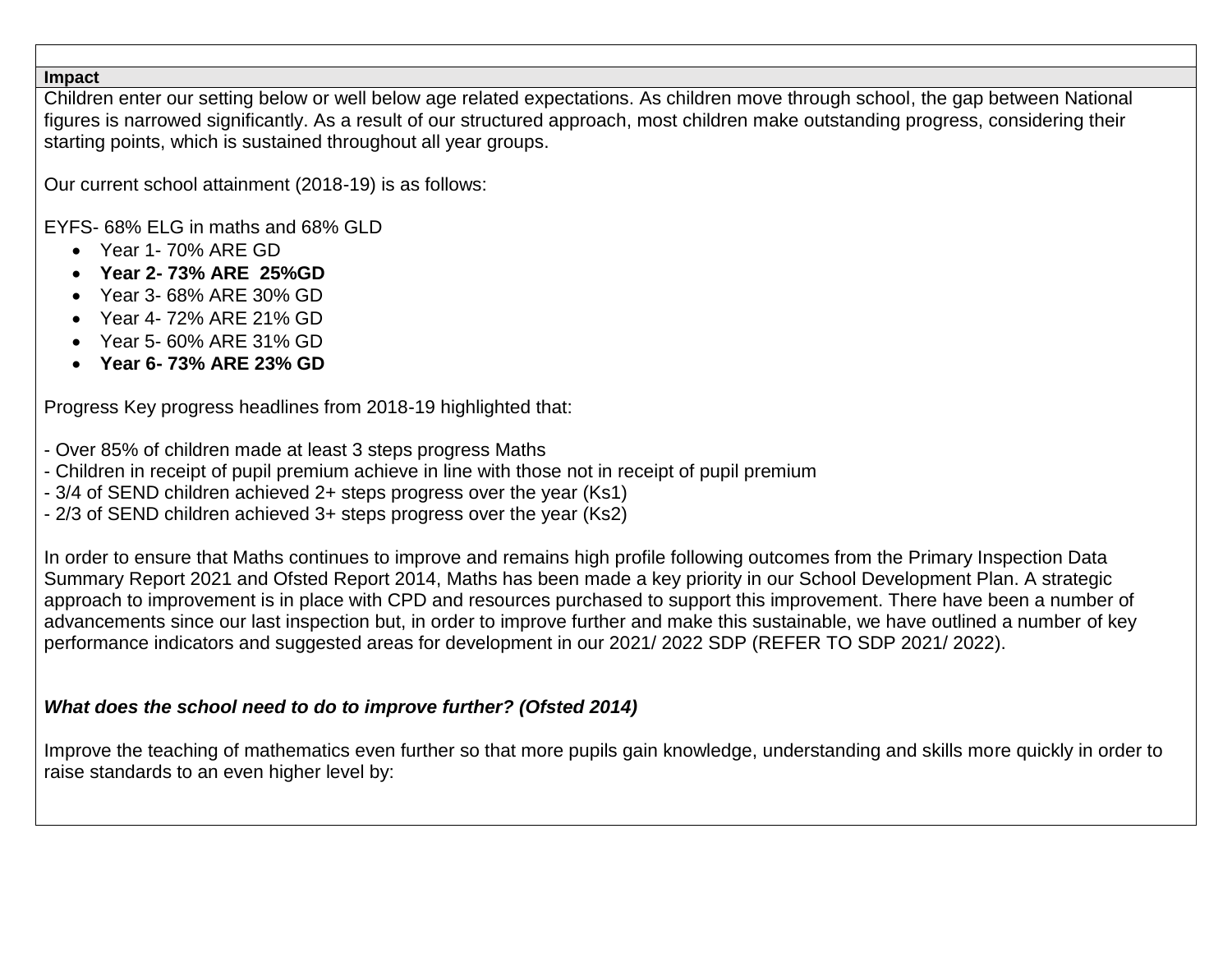**~ Furthering teachers' expertise in mathematics and raising their expectations higher**

**~ Pupils applying their mathematical skills to even greater mathematical challenges** 

#### **Summary Outcomes**

## **EYFS**

In order to raise attainment in mathematics and increase GLD in line with national, EYFS have fostered a research-based approach to the delivery of mathematics. Children engage in adult directed activities each day which are carefully planned, following guidance from the White Rose Scheme, which is in line with the new statutory framework. Children's learning is then consolidated and deepened through an 'In the moment' approach to teaching and learning where Early Years Educators, across Nursery and Reception, are experts in providing high quality interactions with children. There is a focus on developing the acquisition of mathematical language and encouraging children to use and understand new vocabulary through hands on experiences in all areas of provision. Our enabling environment, both inside and outside provides children with the opportunities to play, explore, discover and experiment with resources and concrete manipulatives. Therefore, children can really embed their understanding and knowledge of numbers, the patterns between them and their spatial reasoning skills, including shape, space and measures. By allowing children to lead their own learning and follow their interests with Early Years Educators facilitating the process, there are no limits and all children see themselves as mathematicians. To further raise the profile of mathematics, mathematicians are celebrated weekly on a 'Maths Stars' display and their successes are shared with parents and carers.

### **Key Stages 1 and 2**

Through bespoke planning and delivery (with a mastery approach), we have developed a 'love for learning' in maths. This has looked to break down the barriers to learning for all of our children, regardless of pupil premium and SEND. This, when considering the current pandemic, has also looked to provide support for all of our children and reduce the impact that lost learning has had upon our children. This has been boosted through our link with the Maths Hub, receiving bespoke support for over three years. This professional development has been the driving force for significant improvement in the delivery and attainment at Birkwood Primary School.

Our children are taught using a CPA (Concrete, pictorial and abstract) method for mastery and, after three years of embedding, we place no ceiling on our learning and it is articulated beyond the classroom door. Staff and children are passionate about 'diving deeper' and we feel that this has created a 'buzz' for maths that is evident on a daily basis. The foundations for this are systematic and consistent delivery of maths and assessment, strong subject knowledge and a clear rationale- to celebrate being mathematicians.

In particular, we have continuously focused on the development of arithmetic (in particular x tables) and this has also proven very successful. Through mental starters, and the reintroduction of a times table focus, we feel that our children are becoming fluent in facts and are confident in applying these skills to all areas of maths. We have placed a big emphasis on this continue into 2021-22, through the relaunch of TT Rockstars, through a Reward scheme, and a focus on arithmetic through our daily 'Fluent in Five' practice.